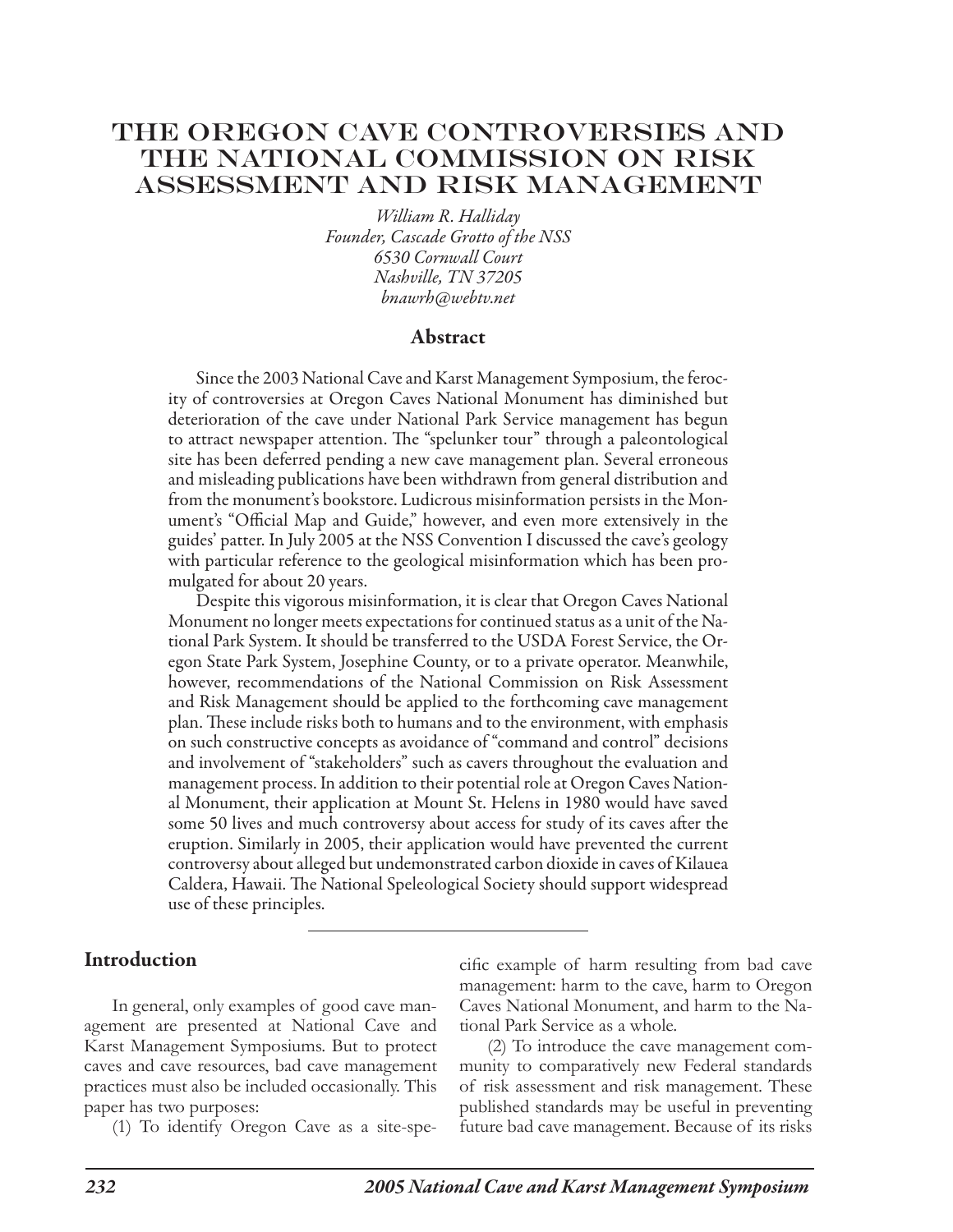to both the cave and to the public, cave management is largely risk management.

### 1918 National Park Service Standards and Their Application to Oregon **Caves National Monument**

The first clear, detailed standards for units of the National Park System were promulgated by Interior Secretary Franklin K. Lane in 1918 (Lane 1918, quoted in Unrau and Williss 1983). They are vigorously asserted today in ParkWeb, an active National Park Service Web site which includes Unrau and Williss (1983) in full. These standards include (but are not limited to):

- "The national parks must be maintained in absolutely unimpaired form for the use of future generations as well as those of our own time":
- • "Every activity ... is subordinate to the duties imposed upon it to faithfully preserve the parks in posterity in their natural state";
- "In the construction of roads, trails, (and the like), particular attention must be devoted always to the harmonizing of these improvements with the landscape";
- "In studying new park projects you should seek to find 'scenery of supreme and distinctive quality or some natural feature so extraordinary or unique as to be of national interest and importance ... distinguished examples of typical forms of 'world architecture'... such as the Grand Canyon."

Unfortunately Oregon Caves National Monument was tacitly exempted from these standards from 1934 to the present.

# Short History of Oregon Cave–1934

In 1918, Oregon Cave and tiny Oregon Caves National Monument had been administered by the USDA Forest Service for nine years. If anyone had considered them in the context of the standards just cited, the likely conclusion would have been that they met the standard on harmonization but none of the others. Although widely advertised regionally and promoted extensively, Oregon Cave clearly was:

- a fun show cave, and
- a notable geological feature of regional inter-

est, not a feature of national significance.

Unquestionably it suffered from overuse and inadequate protection, but the brand-new (1916) National Park Service expressed no interest in making it a unit of the National Park System. In 1934, 16 years later, these still were true. Yet in 1934, President Franklin Delano Roosevelt used a classical "command-and-control" decision to transfer it to a flabbergasted National Park Service: a Presidential Proclamation.

### Short History of Oregon Cave 1934–1985

In 1934, the National Park Service was neither prepared to administer Oregon Caves National Monument, nor to protect it (Finch 1934). In retrospect, it could have evaded this unexpected new responsibility as it did for some other lands also transferred to it by the proclamation. Had it done so, it would have avoided much demeaning controversy. But in 1934, the National Park Service was as expansionist as many another bureaus of the federal government. Despite its longstanding standards, it chose to retain the cave and to seek enlargement of the tiny Monument area around its entrance (Finch 1934). The first National Park Service cave management recommendations for Oregon Cave urged "that any changes in the operations of the Caves (*sic*) come by a process of evolution (Finch 1934). And so it was. For half a century the cave was managed much as it had been from 1909 to 1934. More and more it came to look like a worn-out show cave.

# Short History of Oregon Cave 1985–present

Rather than being "absolutely unimpaired," Oregon Cave became a shattered husk. Everything breakable on or near the tourist path was broken, even well overhead. Because of the tight, narrow geometry of its passages, recurrent deposits of skin oils and dirt and lint accumulations were inevitable. The last breakable speleothem on the tour route (the beautiful little "Bird of Paradise") disappeared in 1999—about the time that the cave first was locked securely at night (Halliday and Swofford 2003). Trails were paved, dug up, repaved, and sometimes moved a few meters without consider-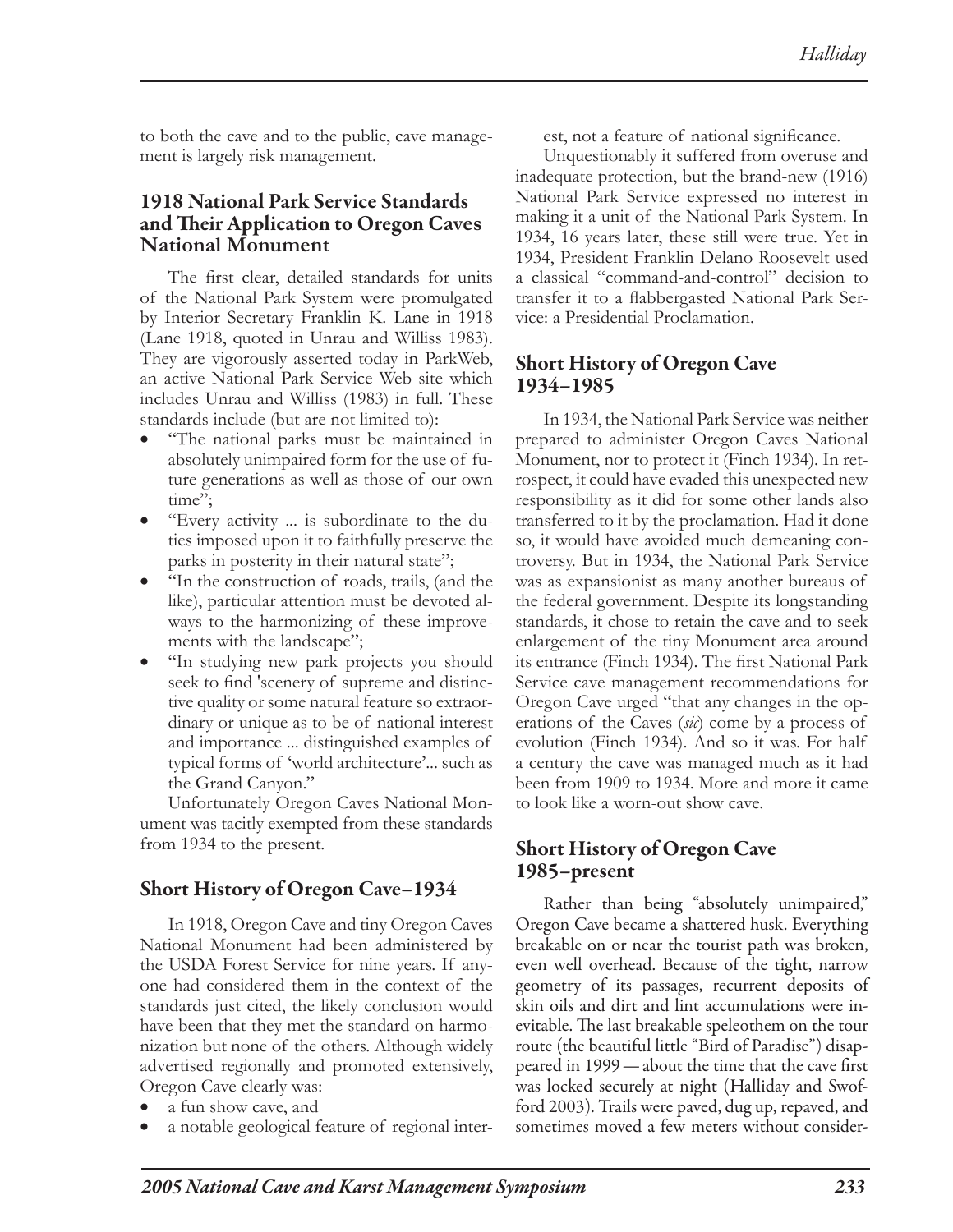ation of environmental impacts. Despite the lack of definitive knowledge of the cave's original complex pattern of air flow, bulky, ineffective airlocks were installed to supposedly restore its original pattern of circulation. Very expensive gleaming stainless steel railings detracted even more from the cave's own landscapes. (Although seemingly ice-cold to the touch, such stainless steel constructs are a valuable protection for visitors and for troglobites in voluminous, near-virgin caves which are warm enough for visitors to grasp railings for more than a few seconds, for example, Grotta Grande del Viento, Frasassi, Italy). It is doubtful, however, that any troglobites in and around the tour route have survived its century of abuse. But any troglobite survivors surely were hardy enough to also survive use of more .

# Concerning "Standards, Dignity, and Prestige"

In terms of Secretary Lane's "standards, dignity and prestige," Oregon Cave is not in the same class with the other caves which are namesakes of their National Park Service unit: Carlsbad Cavern, Mammoth Cave, Wind Cave, Jewel Cave, Timpanogos Caves, and Russell Cave. Locally, Mammoth Cave is more than a little people-worn. But its vastness and its extraordinary historical and archeological values more than compensate for that. Russell Cave is a special case. It was donated to the National Park System to preserve and interpret a nationally significant archeological sequence. Somehow that archeological sequence no longer is exhibited. But its adjacent subterranean wilderness remains virtually intact. And Carlsbad, Wind, Jewel, and Timpanogos simply are matchless.

Oregon Cave retains much of its value as a show cave but it is surpassed in many ways by such state park caves as Alabama's Cathedral Cavern and Montana's Lewis and Clark Cavern (originally Morrison Cave National Monument). Its scenic resources are surpassed by many privately operated show caves (for example, Texas' Caverns of Sonora) and by at least one cave administered by the USDA Forest Service (Blanchard Springs Cave, Arkansas). Important scientific resources (paleontological for example) exist in the small, undeveloped sections of Oregon Cave, but paleontological resources are not high on the National Park Service's list of qualifications for units of its system. When Utah's Crystal

Ball Cave was rejected for national monument status (Wykert 1959), the inspection report did not even mention the numerous bones of prehistoric mammals strewn about its floor (Halliday 1965).

## Present Assertions About Uniqueness and National Significance of Oregon Cave

Principal current assertions about extraordinary uniqueness and national significance of Oregon Cave seem to center about "six types of rock," supposedly an extraordinary combination in a cave. This represents a basic misunderstanding which apparently dates from the 1980s. This was the time when Congress chose the USDA Forest Service to administer Washington State's new Mount St. Helens National Volcanic Monument including Ape Cave—then the longest lava tube cave on the American continents. To the surprise of many American conservationists, including me, the USDA Forest Service promptly demonstrated that it was capable of administering national monuments quite ably.

Some conservationists, again including me, suspect that this was threatening to administrators of a nearby unit of the National Park System which could not be brought into compliance with standards of the National Park Service.

Even in the 1950s and 1960s, there was evidence of concern about this. In 1959, while serving as Assistant Park Naturalist of Crater Lake National Park (which then administered Oregon Caves National Monument), Richard Brown expressed the hope that I could find something unique and extraordinary about Oregon Cave. The most I could provide was a conclusion that Oregon Cave has all the features of a large cave system in a remarkably small area (Walsh and Halliday 1971 and 1978, Halliday 1977). This conclusion evidently was insufficient; I am unaware that it ever appeared in any National Park Service publication.

The six types of rock cited in the "Official Map and Guide" (National Park Service, 2000, 2002) and trailside exhibits are said to be:

- (1) "plutonic igneous,"
- (2) "contact metamorphic,"
- (3) "regional metamorphic,"
- (4) "volcanic igneous,"
- (5) "clastic sedimentary,"
- (6) "chemical sedimentary."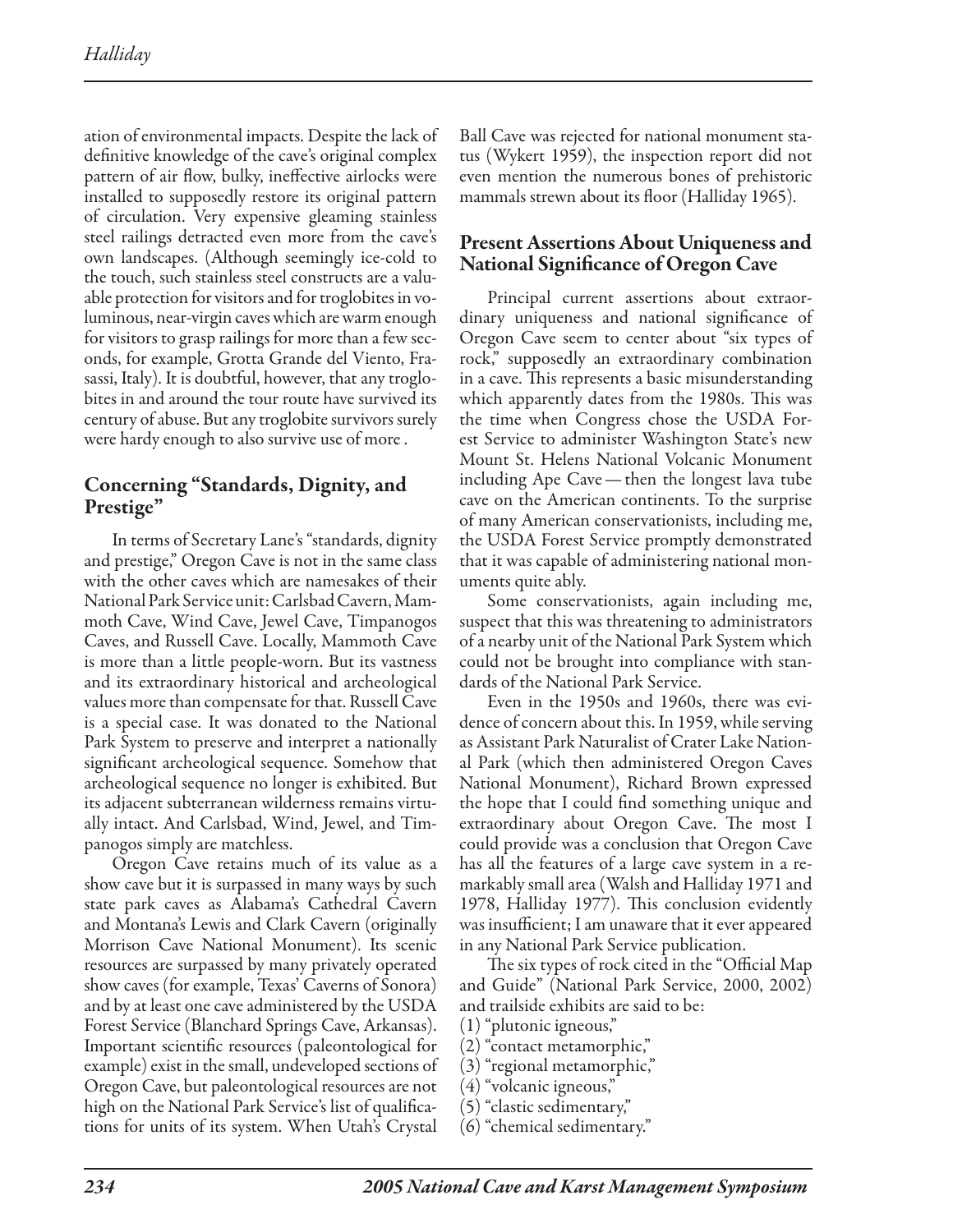At the 2005 National Speleological Society Convention I presented this classification to the session on Cave Geology and Geography (Halliday in press). No one spoke to concur with it; one problem is that it conflicts with the long-standing mainstream of geological thought which recognizes only three types of rock: igneous, metamorphic and sedimentary.

Further, documentation of the existence and significance of the "six types of rock" in the cave is tenuous. For example, "volcanic igneous" rock is said to be represented by volcanic ash (a very common component of soils throughout much of the Pacific states). My tour guide in April 2005 was less than convincing about this. Stopping at the trailside patch of supposed volcanic ash (which looks like ordinary cave silt on a ledge), he explained that it had not been confirmed as volcanic ash, "But they're going to examine it soon."

Still further, the principal "plutonic igneous" rock in the cave likely is nothing of the sort. This is the supposed "quartz diorite" dike in the Ghost Room depicted in the "Official Map and Guide" and pointed out by tour guides. In the 1960s, a thin section microscopic study of a sample of this dike by former NSS President George W. Moore revealed that its contents were compatible with a sedimentary dike instead (Moore ca. 1962, cited in Halliday 1963, 1966-67, 1969). At least in the mid and late 1960s, his report was in National Park Service files, and even before this analysis, National Park Service publications referred to it as a clastic dike (for example Anon. 1958, 1959, 1960).

The only metamorphic rock in the cave is the marble in which it formed, with a very small amount of argillite and perhaps of other impurities also present in the block of marble. Neither of these occurrences is unique or extraordinary. Dozens of other caves in the Klamath Mountains and hundreds in the nearby Sierra Nevada also formed in marble with similar small quantities of impurities. In many of them, other metasedimentary, metavolcanic, and igneous rocks can be seen where dissolution of the marble block was especially efficient (Halliday in press). With rare exceptions, (for example Black Chasm, Calif ), such noncarbonate rocks are not part of the caves from which they are viewed. The fact that they can be viewed from Oregon Cave is unremarkable; they can be viewed better in road cuts and in other surface exposures.

Listing of both "contact metamorphic" and "re-

gional metamorphic" rock apparently implies that various degrees of metamorphism can be detected within the cave's marble. It is doubtful that this is the case. Any supposed "contact metamorphism" adjacent to the clastic dike would be surprising.

Finally, subdividing Oregon Cave flowstone into either "clastic sedimentary rock" or "chemical sedimentary rock" is not in accord with basic karstic mineralogy (for example Hill and Forti 1997).

During the present symposium, John Roth (oral communication) defended the systematic publication of these and other misstatements (Table 1), saying they were intended "to challenge readers," a practice he attributed to Park advocate Freeman Tilden. It is difficult to believe that Tilden or any other National Park Service spokesman would condone or urge National Park Service publication of false or misleading assertions.

### The National Commission on Risk Assessment and Risk Management

It is clear that not all of the Oregon Cave problems we surfaced in 2003 (Halliday and Swofford 2003) can be resolved as long as the cave is administered as part of the National Park System. Our 2003 recommendation that Oregon Caves National Monument be returned to the USDA Forest Service remains valid. In these days of tighter Federal budgets, however, some alternatives also should be considered: transfer of the cave to the Oregon state park system, to Josephine County for a county park, and even privatization. Decisions regarding its disposition should not be hasty, nor should they be "command-and-control" decisions like President Roosevelt's Presidential Proclamation. This implies a (hopefully) short period of continued management of the cave by the National Park Service.

During this interim period, certain recommendations of the National Commission on Risk Assessment and Risk Management seem both appropriate and useful. If these recommendations had been in place at Oregon Cave since 1980, controversies would have been greatly reduced and management of the cave would have been much healthier: healthier for the cave, for its denizens, and for its visitors. This is because all cave management poses at least potential risks, and bad management poses increased risks. Such risks can be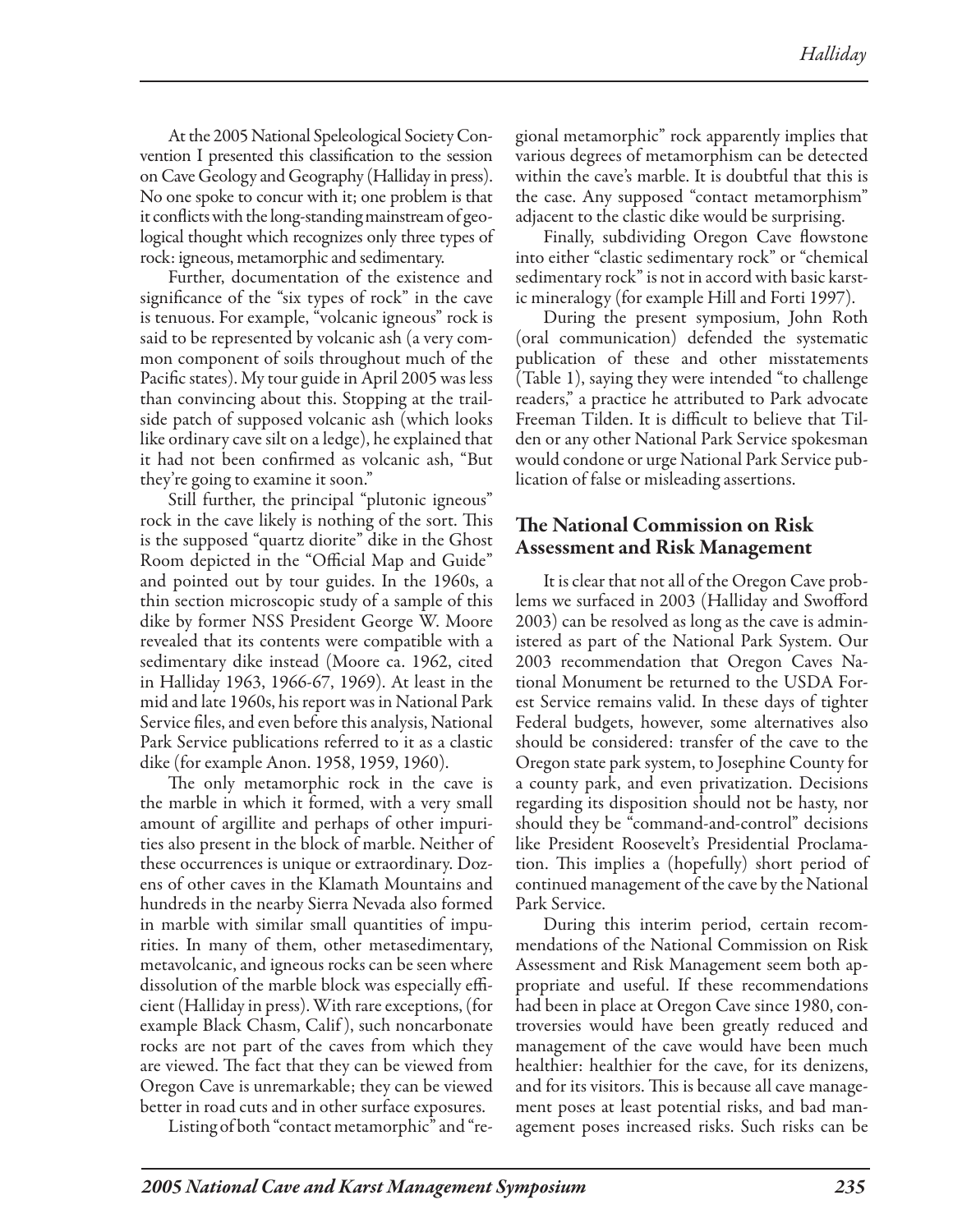minimzed by:

• utilizing all relevant information in decision matrices;

• involving "stakeholders" in a cooperative decision framework;

• employing alternatives to command-andcontrol decisions, and also employing alternatives to default decisions, to the greatest degree possible;

• utilizing meaningful peer review mechanisms which include stakeholder input, and;

utilizing iterative management strategies after decisions are made.

All these principles are recommendations of this Commission.

## Evolution and Development of the National Commission

Congress initially mandated a narrow role for this commission: to study and make recommendations on health risks from air pollution. However its role was expanded by both the first Bush administration and the Clinton administration. It eventually encompassed other health risks and risks to the environment. When it was completing its work in 1997, its members realized that they also had gone beyond the original intention: that its recommendations be directed toward federal programs. Its framework thus evolved into broad principles also applicable to "public and private entities at the state, regional, and local levels" (Presidential/Congressional Commission 1997). Its two-volume final report is readily accessible on the Web by searching for "Commission on Risk Assessment." Because of its ultimate breadth, some 60% of this report is irrelevant to cave management (risks from drugs, risks from chemicals, risks from irradiation, and so on). Cave managers will find the other 40% provocative and generally applicable in a wide variety of decision and management matrices.

The commission's report began with six broad, seemingly oversimplified principles:

(1) defining each problem and putting them into context,

(2) analyzing the risks associated with each problem,

(3) examining the options for addressing each risk,

(4) making decisions about which options to implement,

(5) taking actions to implement these decisions,

(6) evaluating the results of each action.

It immediately went on to specific new ground, however, stressing that this framework must be conducted in collaboration with "stakeholders," (persons and entities potentially affected by such decisions). Further, because decisions often must be made on the basis of incomplete information, management plans must be subject to change ("iteration") as new information becomes available. It did not use the word "stonewalling," but its criticism of this traditional practice is clear. It repeatedly condemned "default decisions," perhaps an equally traditional practice.

Additional new areas included its recommendation of avoidance of command-and-control decisions "whenever possible," and its recommendation of independent peer review of pending decisions, with stakeholders included on the peer review panel. Perhaps most controversial, it urged that the entire process be open to the public and the media, with "honesty and accuracy," and that the weight of evidence supporting different assumptions and conclusions be laid out for all to review.

While some of the management problems at Oregon Cave are beyond the reach of these principles (for example its geometry), even cursory consideration indicates that many current Oregon Cave controversies exist because its administrators did not comply with these recommendations. Further, it is not difficult to think of other cave management controversies in which they would have been very helpful: administration of Mammoth Cave National Park at the time of the C-3 Expedition (resolved eventually); administration of the Gifford Pinchot National Forest before, during, and after the initial eruptions of Mount St. Helens 1980–1981 (soon resolved); the secret 1990 gating of Mowich Cave, Oregon, by the Umpqua National Forest (recently resolved); 15 years of cave management controversies at Hawaii Volcanoes National Park culminating with the unjustifiable 2005 closure of its Kilauea Caldera caves cased by unsupported speculation about possible dangers from  $CO<sub>2</sub>$  (unresolved).

These new Federal standards are binding on no one and no agency—not even the Environmental Protection Agency which was heavily involved in their development. But they now provide cave managers an unparalleled mechanism for risk management and conflict resolution. The National Spe-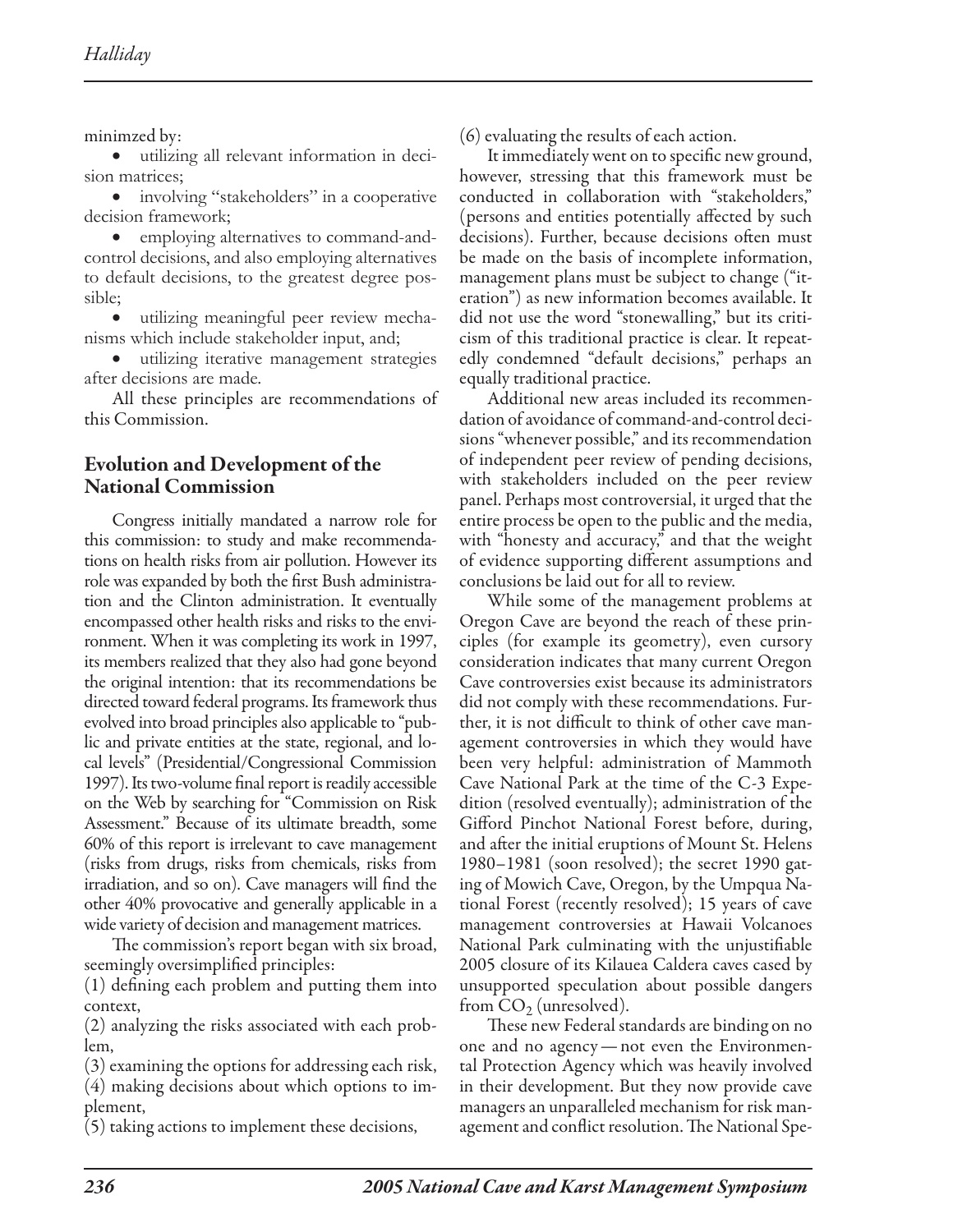| Table 1. Some other misstatements in the 2002 "Official Map and Guide" of<br>Oregon Caves National Monument.                                              |                                                                                                                                                                                                                                                                                                                                                                                                 |
|-----------------------------------------------------------------------------------------------------------------------------------------------------------|-------------------------------------------------------------------------------------------------------------------------------------------------------------------------------------------------------------------------------------------------------------------------------------------------------------------------------------------------------------------------------------------------|
| 1. "Cavers use (cave) popcorn as a compass to find<br>new passages or, when lost, their way out."                                                         | During this symposium, John Roth defended this<br>statment to me, face-to-face, stating that it was<br>based on his personal experiences. Since coralloids<br>("cave popcorn") are found over a vertical range of<br>about 1,000 feet in Carlsbad Cavern, I suggested<br>that he present his findings at the 2006 N.S.S.<br>Convention session on cave geology and geogra-<br>phy. He demurred. |
| 2. The drawing of the supposed Pacific giant sala-<br>mander actually is that of a common eastern spot-<br>ted salamander (probably <i>Ensatin</i> a sp). | During this symposium, John Roth defended this<br>attribution to me, face-to-face, on the basis of<br>species variability cited in taxonomic texts. I sug-<br>gested that he present this attribution at the 2006<br>N.S.S. Convention session on cave biology. He<br>demurred.                                                                                                                 |
| 3. The cutaway diagram portrays an imaginary<br>scene of great scenic impact (as well as supposed<br>examples of the "six types of rocks").               | No vista in the cave has so great a scenic impact.                                                                                                                                                                                                                                                                                                                                              |
| 4. (The Pacific giant salamander is) "one of the<br>few amphibians known to vocalize."                                                                    | Anyone who has been in a tropical rain forest at<br>night is likely to doubt this statement.                                                                                                                                                                                                                                                                                                    |
| 5. "A salamander warns us of changes in our<br>environment."                                                                                              | This is imagination run wild.                                                                                                                                                                                                                                                                                                                                                                   |
| 6. "Since 1985 crystal clear water once again<br>cascades over white marble."                                                                             | This implies that only the post-1985 NPS opera-<br>tions in Oregon Cave produced this result. This<br>is outright fabrication. I observed "crystal-clear<br>water cascading over white marble" in the cave in<br>1948, 1959, 1960 and other dates before 1985.                                                                                                                                  |

leological Society should recommend their implementation as widely as possible.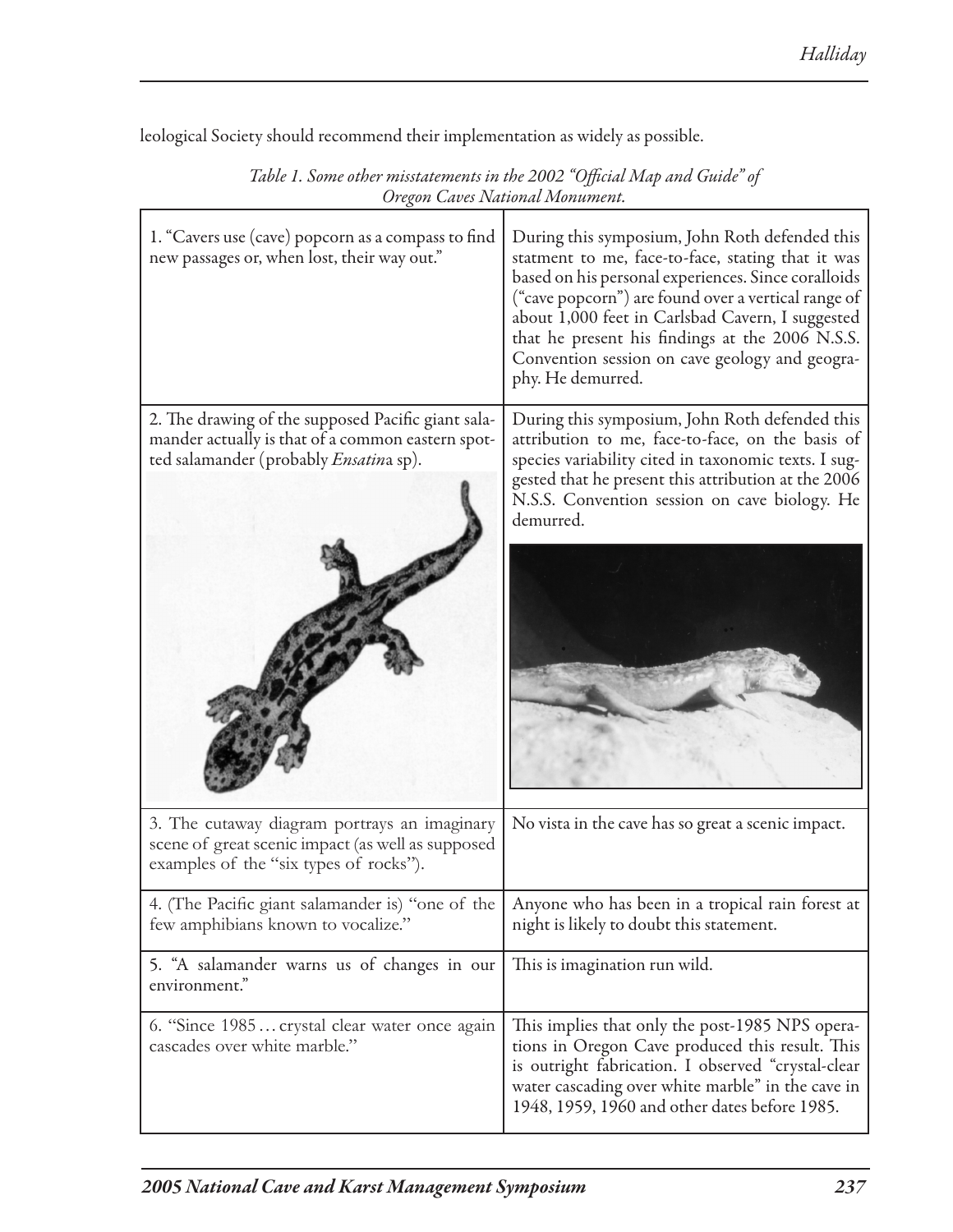| 7. "Since 1985 new lighting and trail system<br>will reduce evaporation and unnatural foods.                                                                                          | Evaporation varies naturally in different parts of<br>the cave. This is largely imagination and specula-<br>tion. And just what are "unnatural foods," any-<br>way?                                                                                                                                                                                    |
|---------------------------------------------------------------------------------------------------------------------------------------------------------------------------------------|--------------------------------------------------------------------------------------------------------------------------------------------------------------------------------------------------------------------------------------------------------------------------------------------------------------------------------------------------------|
| 8. "Since 1985 one can now see a renewed<br>cave."                                                                                                                                    | This is simply untrue. The tour route is cleaner<br>than in 1985, but many of the cleaned speleo-<br>thems are now mud-colored and the route still is<br>a gutted husk, even more cluttered with air locks<br>and stainless steel railings than before 1985. Fur-<br>ther, there is no documentation that any biota of<br>the tour route is "renewed." |
| 9. The cave is "lighted with an improved trail."                                                                                                                                      | In April 2005 three short sections of the tour<br>route were in total darkness so that our party had<br>to grope our way along the wall. One of these dra-<br>matic sections included two rock steps.                                                                                                                                                  |
| 10. "Cave temperatures are around 40° F year-<br>round."                                                                                                                              | In April 2005, the entrance passage was below<br>freezing with icicles which were dry to the touch.<br>I observed the same thing in 1959, 1960, and<br>1961.                                                                                                                                                                                           |
| 11. "Surface trails are not maintained during<br>snow conditions" but it is implied that it is safe<br>to visit the cave at such times.                                               | In April 2005, compact snow and ice on the exit<br>trails created very dangerous conditions.                                                                                                                                                                                                                                                           |
| 12. The leaflet notes that "several passages are<br>narrow with low ceilings" but adds: "do not<br>touch or lean on the cave walls or formations."                                    | Even where well-lighted (see above), in narrow<br>passages with low ceilings touching the walls,<br>ceiling, and formations is unavoidable.                                                                                                                                                                                                            |
| 13. "Airlocks have restored natural cave winds<br>by blocking air flow in artificial tunnels."                                                                                        | During this symposium, John Roth acknowl-<br>edged to me that the airlocks had been unsuc-<br>cessful in doing this.                                                                                                                                                                                                                                   |
| 14. "Oregon Caveis rich in diversity". "  one<br>of the world's most diverse realms," "The<br>surface world of Oregon Caves mirrors the di-<br>versity found underground." and so on. | This is mere puffery. There is no valid reason to<br>speculate that that the environment of Oregon<br>Cave is any more diverse than that of numerous<br>other caves at various elevations in the Klamath<br>Mountains (Halliday and Collier, 2005).                                                                                                    |
| 15. The "Official Map and Guide" repeatedly<br>refers to "cave ghosts."                                                                                                               | This is not a recognized term in geology nor<br>cave mineralogy (for example, Jackson, editor<br>1997; Hill and Forti 1997).                                                                                                                                                                                                                           |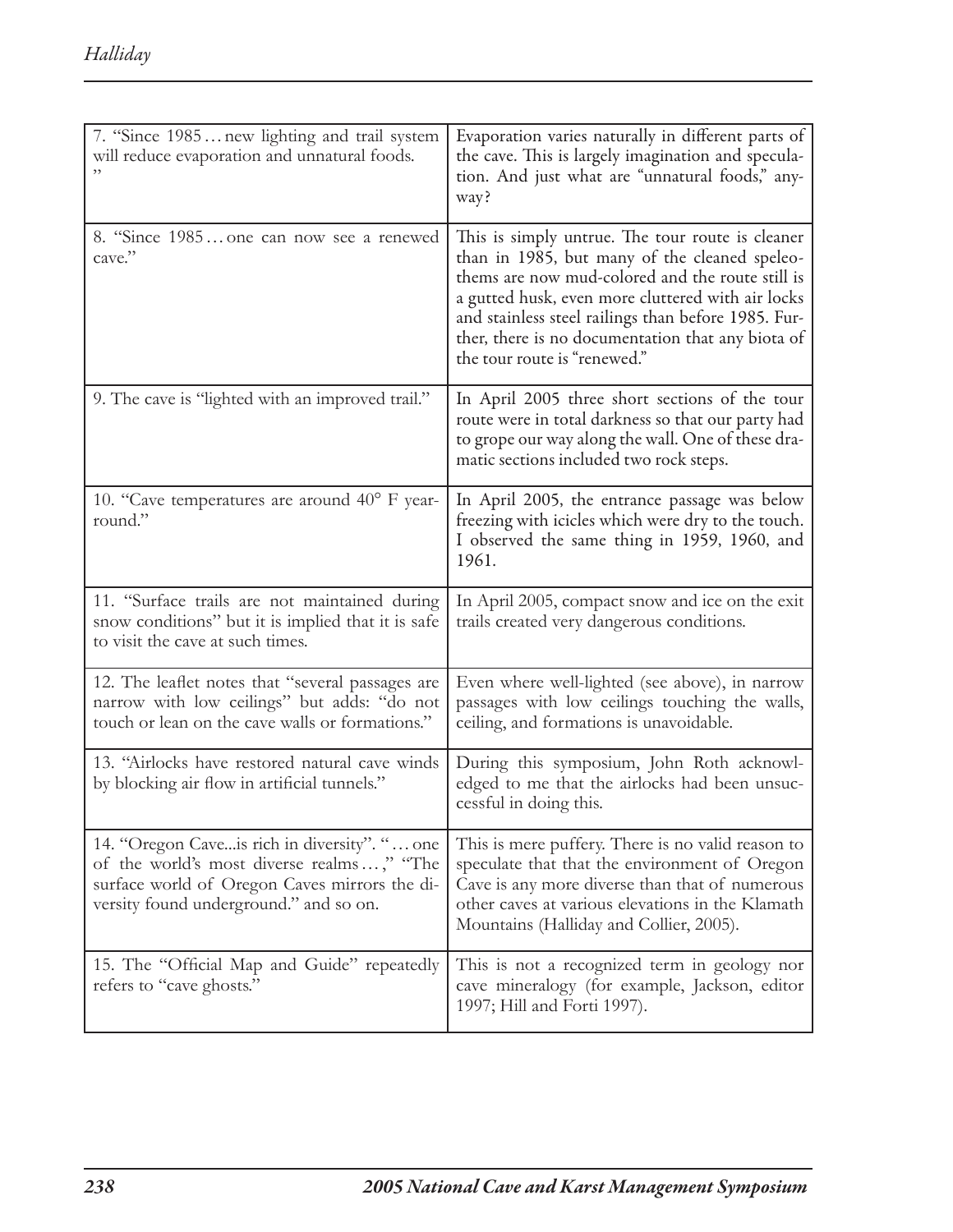| 16. Moonmilk "is created by the same type of<br>bacteria used to make today's antibiotics."                                                                                                                   | The April 2005 tour guide translated this as<br>"Moonmilk is as good as an antibiotic ointment."<br>which also is untrue.<br>Most of today's antibiotics are synthetic, and bac-<br>teria used to create others are from strains which<br>are selected and purified with extreme care, not<br>those which make moonmilk in caves. |
|---------------------------------------------------------------------------------------------------------------------------------------------------------------------------------------------------------------|-----------------------------------------------------------------------------------------------------------------------------------------------------------------------------------------------------------------------------------------------------------------------------------------------------------------------------------|
| 17. The supposed "pallid bat" depicted in the<br>leaflet actually is a free-tailed bat, presumably<br>Tadarida mexicana.<br>Also, "healthy numbers" of pallid bats are said<br>to be present in the cave now. | Note: It is doubtful that any pallid bat ever has<br>been found in Oregon Cave.                                                                                                                                                                                                                                                   |
| 18. The leaflet implies that its four photos of<br>cave minerals were photographed in Oregon<br>Cave.                                                                                                         | Probably none of these photos were taken in<br>Oregon Cave. The photo of cave pearls prob-<br>ably was taken in Carlsbad Caverns.                                                                                                                                                                                                 |
| 19. "A myriad of calcite formations decorate the<br>cave."                                                                                                                                                    | Most of the tour route lacks speleothems.                                                                                                                                                                                                                                                                                         |
| 20. "Note the keyhole-like shape of the cave<br>formed by the roundish chamber and the notch<br>caused by the downcutting of the stream."                                                                     | This sentence is largely imagination. In only a<br>little of the cave is its cross-section keyhole-<br>shaped.                                                                                                                                                                                                                    |
| 21. The paragraph and block diagrams on sub-<br>duction are confused beyond recognition.                                                                                                                      | When I presented the block diagrams to the 2005<br>NSS Convention session on cave geology and ge-<br>ography, no one in the audience could compre-<br>hend the meanings of the diagrams.<br>My tour guide in April 2005 gave a concise, clear<br>explanation of subduction without referring to<br>the leaflet.                   |
| 22. The spotted owl is said to be the chief predator<br>of flying squirrels.                                                                                                                                  | Spotted owls don't even occur in some 99% of the<br>ranges of flying squirrels in the USA                                                                                                                                                                                                                                         |
| 23. Oregon Cave is "nestled within an unusually<br>diverse array of rock types."                                                                                                                              | Oregon Cave is nestled entirely within marble.<br>And non-carbonate rocks outside its marble block<br>are similar to those in many other speleoliferous<br>sections of the Klamath Mountains and Sierra Ne-<br>vada (Halliday and Collier 2005).                                                                                  |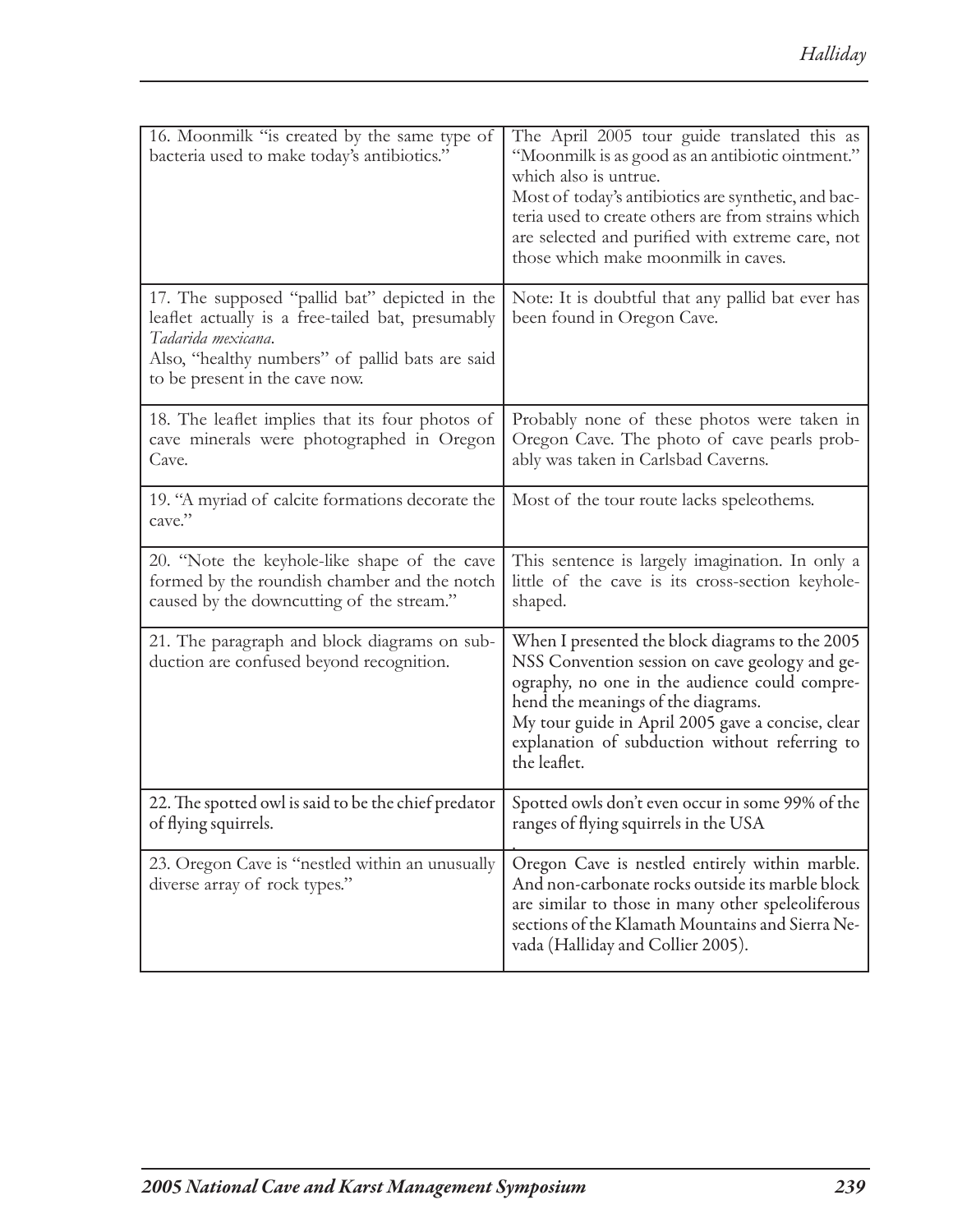| 24. "Violent geological events spanning millions<br>of years have created (Oregon Cave)." | No violent geological events were involved in the<br>creation of Oregon Cave — only ordinary dissolu-<br>tion of marble.<br>As for "millions of years," this is spin. Steve Tur-<br>geon's studies (for example Turgeon and Lund-<br>berg, 2001) show no evidence of speleothem depo-<br>sition much before 500,000 years before present.<br>The date of conversion from a closed to an open<br>system is uncertain and probably different in dif-<br>ferent parts of the cave. Inception of Oregon Cave<br>passages obviously began earlier than speleothem<br>deposition, but at present, it is unjustified specula-<br>tion to assign a specific date to its dissolution pro-<br>cesses, much less a sensational date of "millions of<br>years. |
|-------------------------------------------------------------------------------------------|----------------------------------------------------------------------------------------------------------------------------------------------------------------------------------------------------------------------------------------------------------------------------------------------------------------------------------------------------------------------------------------------------------------------------------------------------------------------------------------------------------------------------------------------------------------------------------------------------------------------------------------------------------------------------------------------------------------------------------------------------|

| 1. Cave popcorn (coralloids) is/are known as<br>"compass rock."                                      |  |
|------------------------------------------------------------------------------------------------------|--|
| 2. Cave popcorn (coralloids) always point(s) to-<br>ward a cave's entrance.                          |  |
| 3. "Moonmilk is as good as an antibiotic oint-<br>ment."                                             |  |
| 4. "Calcite is white because it contains air   Evidently he has never seen Iceland spar.<br>bubbles. |  |

| Table 2. Some additional misstatements by my tour guide, April 2005 |  |  |
|---------------------------------------------------------------------|--|--|
|---------------------------------------------------------------------|--|--|

| 5. Caves in marble are very special. | He didn't say why they are special, or where.<br>They are ubiquitous in the Klamath Mountains<br>and Sierra Nevada.                    |
|--------------------------------------|----------------------------------------------------------------------------------------------------------------------------------------|
| old have been found in the cave."    | 6. "Grizzly bear bones more than 50,000 years Grizzly bears probably had not yet differentiated<br>from Ursus arctos 50,000 years ago. |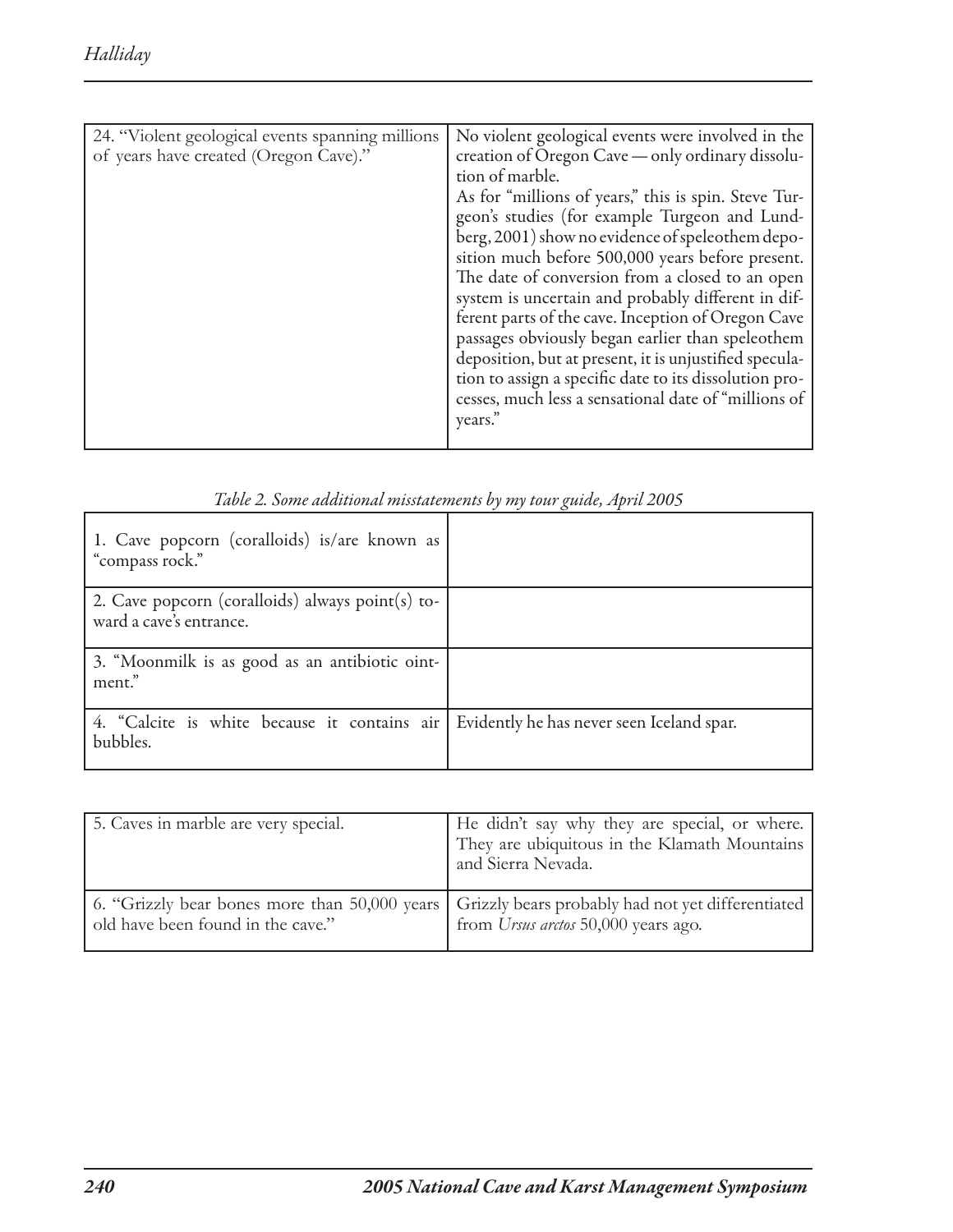| 7. Virtually all destruction of cave features oc-<br>curred before National Park Service manage-<br>ment of Oregon Cave.                                                                                | During this symposium, John Roth defended<br>this statement to me, face-to-face. He insisted<br>that the Monument files contain photo docu-<br>mentation of this. Jay Swofford is equally insis-<br>tent that Friends of Oregon Caves files contain<br>photo documentation of extensive destruction<br>of cave features during the 70 years of Nation-<br>al Park Service management. See Halliday and<br>Swofford, 2003. |
|---------------------------------------------------------------------------------------------------------------------------------------------------------------------------------------------------------|---------------------------------------------------------------------------------------------------------------------------------------------------------------------------------------------------------------------------------------------------------------------------------------------------------------------------------------------------------------------------------------------------------------------------|
| 8. The guide used the term "stalagtite"<br>repeatedly.                                                                                                                                                  |                                                                                                                                                                                                                                                                                                                                                                                                                           |
| 9. The guide misled the tour group about the old<br>trail in the cave. He pointed out its narrowness<br>in the Wigwam without mentioning that its his-<br>toric iron railing had been removed recently. | This historic iron railing evidently was removed<br>without compliance with Federal law on historic<br>features.<br>Also, its removal renders unsafe any use of the<br>old trail during emergencies or for other reasons<br>(for example photo documentation).                                                                                                                                                            |

# References

- Anon. n.d. (1958). Oregon Caves National Monument Provisional Manual of Information, 5th Edition. Oregon Caves National Monument, 27 pages.
- Anon. 1959. Oregon Caves National Monument Provisional Manual of Information, 6th Edition. Oregon Caves National Monument, 33 pages.
- Anon. 1960. Oregon Caves National Monument Provisional Manual of Information, 7th Edition. Oregon Caves National Monument, 33 pages.
- Evans, Gregory T., reviser. 1975. Oregon Caves National Monument: a manual for cave guides, by David G. Lescalleet, Park Technician. Oregon Caves National Monument, 64 p. (includes complete reprint of Halliday, 1963).
- Finch, Breynton A. 1934. A report on Oregon Caves, September 7, 1934. Typescript report to Washington office of National Park Service, in files of Friends of Oregon Caves.
- Halliday, William R. 1963. Basic speleological considerations of Oregon Cave. Western Speleological Survey Bulletin 11 (W.S.S. Serial # 31).
- Halliday, William R. 1965. Cave of the Crystal Balls. National Parks Magazine, January 1965, p 13.
- Halliday, William R. 1966–67. Oregon Cave: an introduction. Western Cave Quarterly, vol 1, no. 3, pp 2–16.
- Halliday, William R. 1969. Oregon Cave, Klamath Mountains, Oregon. National Speleologcal Society Bulletin vol 31, no. 2, pp 23–31.
- Halliday, William R. 1977. Oregon Cave: a hundred years of discovery. Pacific Search, vol 12, no. 2, pp 6–7.
- Halliday, William R. and Rich Collier. 2005. Marble caves of the Klamath Mountains, Oregon and California: a photographic overview. Abstract of poster presentation in Program, 17th National Cave and Karst Management Symposium, Albany, New York, October 31–November 4, 2005, p 26. Full text in this volume.
- Halliday, William R. and Jay Swofford. 2003. Management controversies at Oregon Caves National Monument. Proceedings, 16th National Cave and Karst Management Symposium, Gainesville, Fla, pp 24–32.
- Halliday, William R. and Jay Swofford. 2004. Oregon Cave should be returned to U.S. Forest Service administration. NSS News, vol 62 no. 6, June, pp 172–174.

Hill, Carol and Paolo Forti. 1997. Cave Minerals